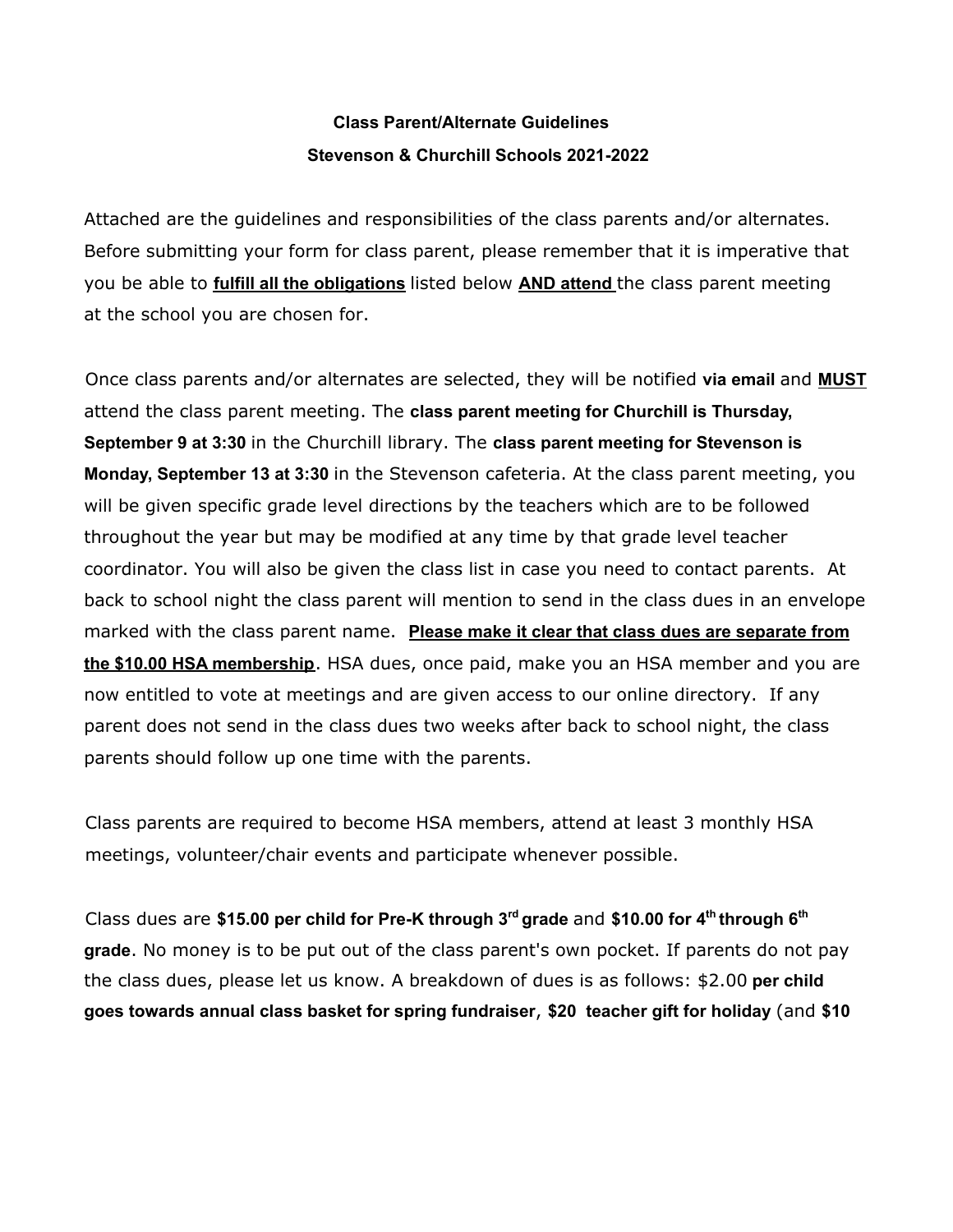**for pre-k or kindergarten classroom aide**), balance for refreshments for crafts/parties.

We encourage all parents to sign up and we appreciate the time you can dedicate to the children. Please consider your availability **before** making your decision. You will need to follow through with all of the responsibilities and guidelines listed.

HSA reserves the right to amend these guidelines throughout the school year and/or instruct if there are any remaining class dues what it will be spent on.

### **Please note all events and activities are subject to change per the district guidelines.**

To fill out the class parent form, please visit: [2021-2022](https://docs.google.com/forms/d/155-Uw8-IVMAc2O6ajDeZQG4d3X1uKMR3ENMC6dm1fMg/edit) Class Parent Form

Complete form **ONLY** if you would like to be considered for one of these positions.

If you have any questions or concerns, please do not hesitate to contact us.

Thank you,

Melinda Street and Sun Guevara Co-Presidents - Fairfield Home and School Association (Fairfield HSA) contactus@fairfieldhsa.org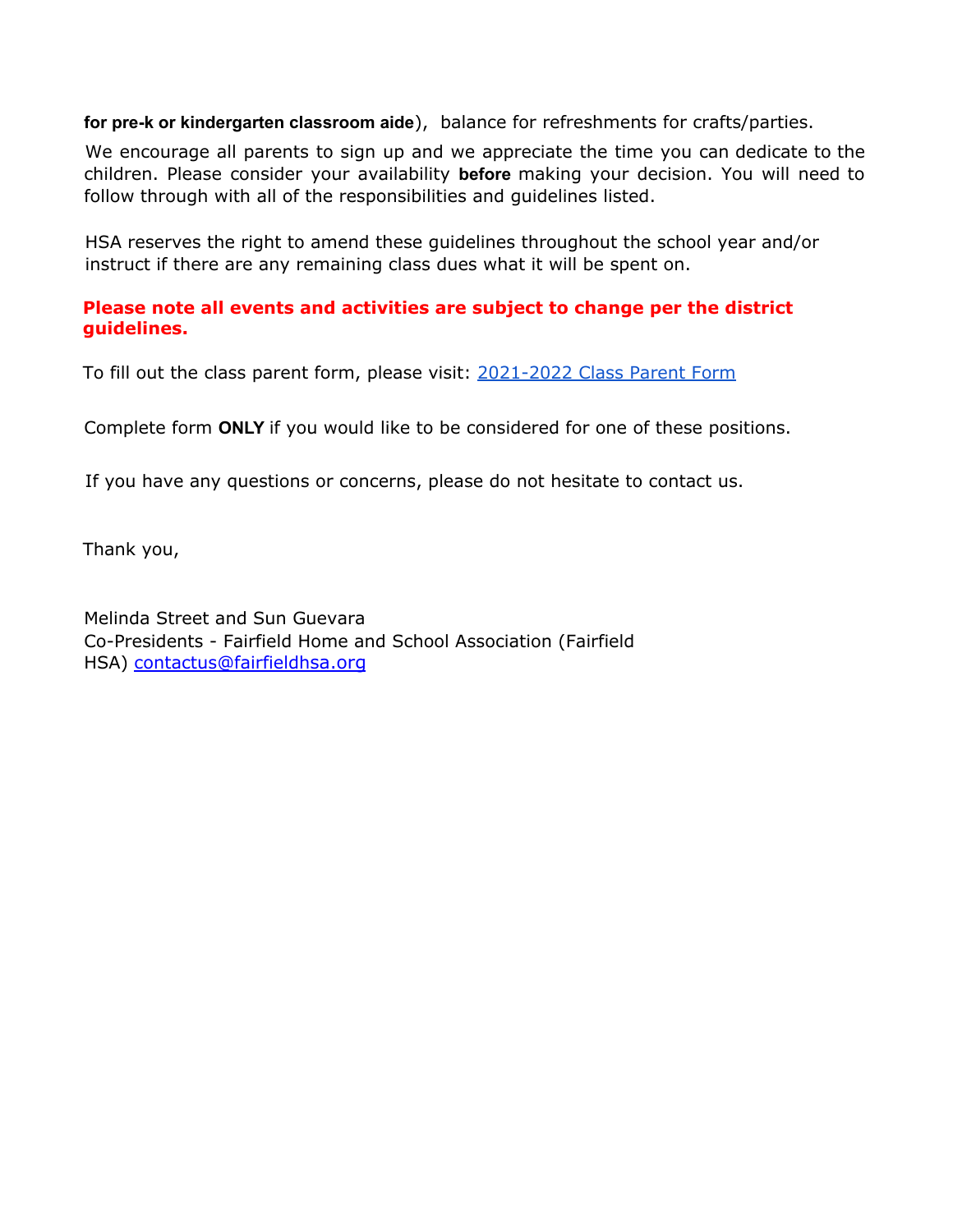# **STEVENSON & CHURCHILL CLASS PARENT RESPONSIBILITIES**

#### **Confidentiality of students must be maintained at all times.**

#### **As per District Policy 9180 – School Volunteers**

"Volunteers shall respect the individuality, dignity, and worth of each child" "Volunteers should exercise discretion in discussing their school activities with others in the community and must maintain confidential any information that if disclosed would violate Federal and State Laws"

Please refer to the **Fairfield Public School District Policy for [Volunteers](https://www.straussesmay.com/seportal/Public/DistrictPolicy.aspx?policyid=9180&id=6ae2f5321cd841589cf384a72e62f248)**.

Class parents are **not** permitted to take photos of children at school events (which include class trips, parties, etc.) and are **prohibited** from posting these pictures on social media websites.

Class Parents help, guide, and ensure the safety of the children they are responsible for and must refrain from talking or texting excessively on their cell phone.

**Administration reserves the right to have a class parent removed through the HSA Presidents if the district policies are not adhered to.**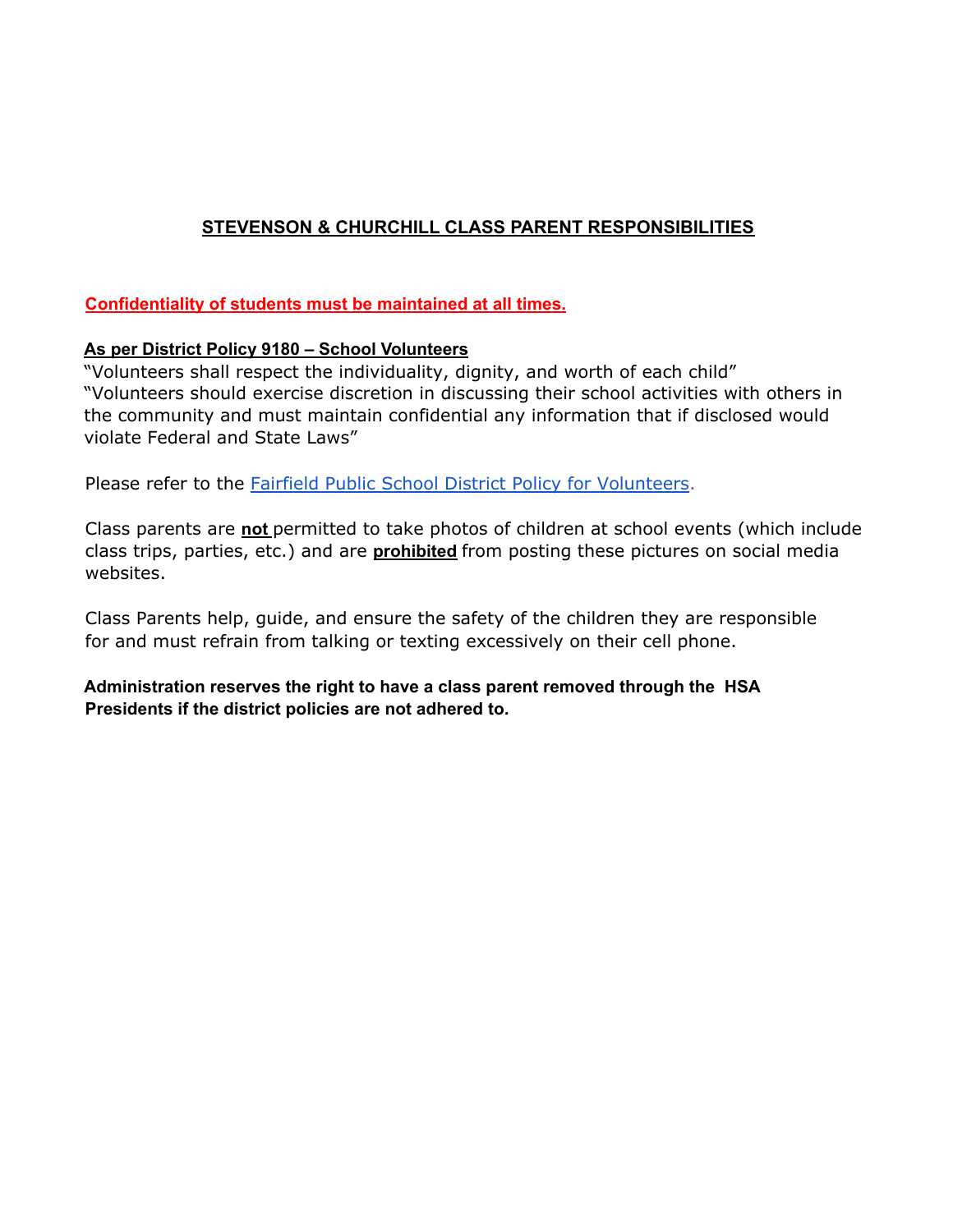## **STEVENSON CLASS PARENT /ALTERNATE GUIDELINES**

**We are in need of 1 class parent and 1 alternate per class in Stevenson. If either the class parent/alternate CANNOT participate in an event, it is your responsibility to reach out to your classroom teacher to fulfill the role accordingly. If you are not selected for either class parent or alternate, there will be an additional sign up sheet for events in each class at our first meeting on September 15th. Please note all events and activities are subject to change per the district guidelines.**

- Class parents will provide refreshments for designated parties, end of year picnics and any other event that is asked of them. Please adhere to the district **NUT FREE** allergy policy when serving refreshments. Check with your specific teacher for allergies within your class. **Remember to purchase paper goods** (i.e. napkins, plates, etc.). All grade levels are to coordinate and confirm with their teachers for party dates, times, allergies, party themes, etc.
- All class parents are required to assist with **distribution of items for fundraisers and volunteer at the holiday fair**. (Dates/times to be provided).
- **Class parents will now be required to pay to participate in class trips.** Teachers will provide dates/times and if snacks/drinks are necessary.
- If the School Messenger Alert System is not able to be utilized, class parents and alternates will need to call their half of the list to make general announcements and inform the parents of early dismissals, delayed openings, class trip cancellations, etc. due to the weather.
- The spring fundraising committee will coordinate with class parents to either pool the money collected from class dues **(\$2.00 per child**) to either purchase a grade level gift or something else for the spring fundraiser.
- Class parents march with their class in costume for the Halloween parade. Details regarding arrival time will be provided by your teacher. HSA provides snacks and/or drinks for this party.
- Details for parties and school events throughout the year will be provided by the teachers.
- Details for additional food, snacks, crafts, etc. throughout the year will be provided by the teachers.
- **Third grade class parents** attend the third grade feast and help serve food (teacher to provide details) (class dues are not used – HSA pays).